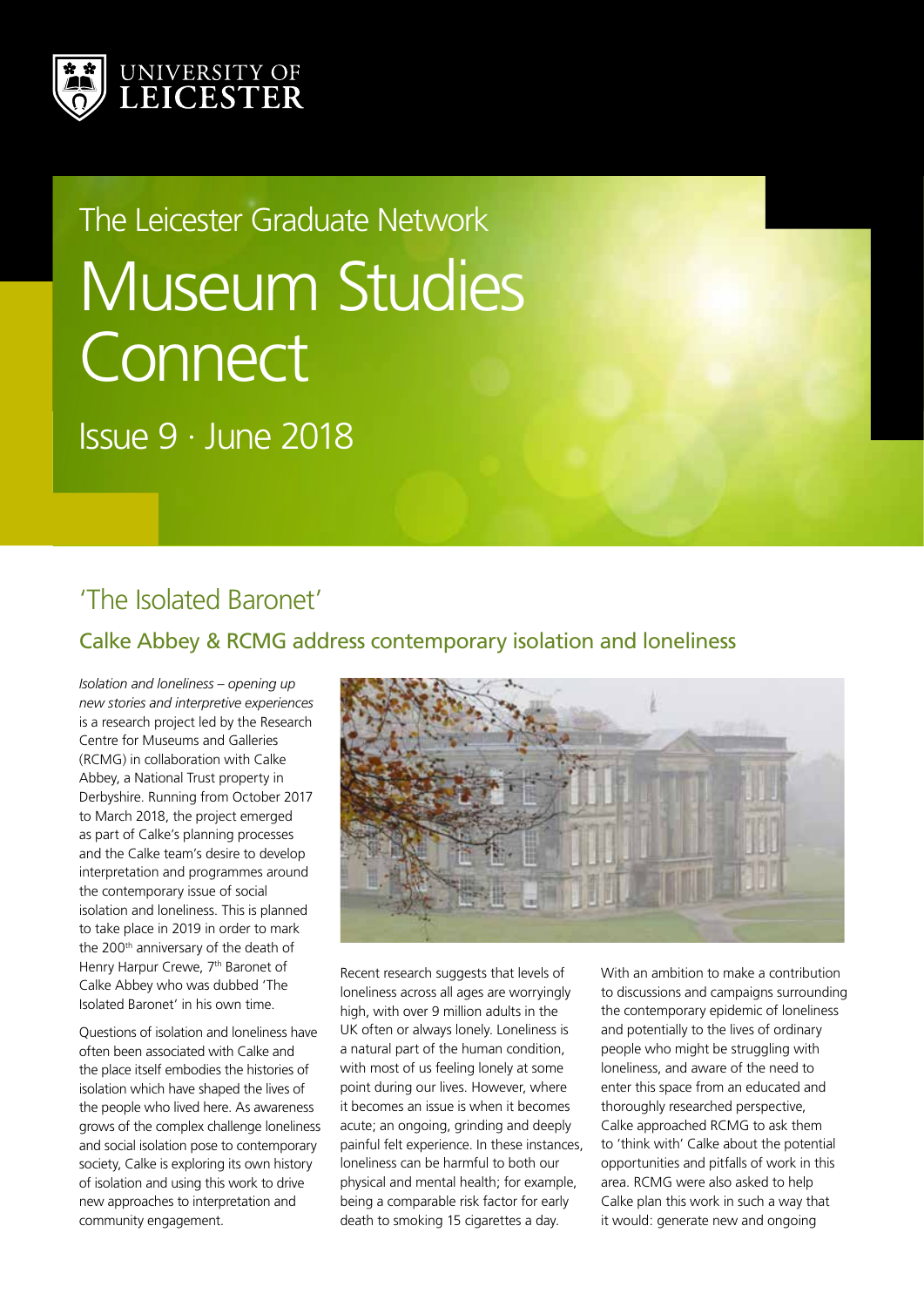community relationships; achieve Calke's ambition to deliver high quality and sector leading interpretive practice; result in an exceptional visitor experience and programming for 2019; and leave a legacy of increased expertise, creativity and confidence amongst staff and volunteers to develop this and other work in the future.

For the RCMG team, the project offered an opportunity to expand research it had undertaken at a range of sites exploring

the visitor experience and the role of the physical museum (a building and curated collections or an historic site and its contents) in the various encounters and opportunities for experience, action and expression that visitors might encounter during a cultural visit. Interested in questions of the value of culture and its role in human wellbeing, the project offered an opportunity to ask how cultural organisations might take a conscious role in the fight against loneliness alongside government, public services, business and community groups.

*For more information please see the research report – Isolation and loneliness – opening up new stories and interpretive experiences at Calke Abbey.*

*w:* **https://www2.le.ac.uk/ departments/museumstudies/rcmg/ publications/isolation-and-loneliness-2013-opening-up-new-stories-andinterpretive-experiences-at-calkeabbey-rcmg-for-calke-abbey-2018/view**

#### Graduate Profile: Catherine Sargent: International exhibitions with the V&A

I am currently an Exhibition Manager at the Victoria and Albert Museum, the national museum of art, design and performance. I've been working at the V&A since 2014 when I started as an Exhibition Assistant. The V&A runs a huge programme of exhibitions, both at the museum, and as part of our national and international touring programmes, and it is the responsibility of my team to ensure that they all take place seamlessly.

In my role, I have responsibility for the successful delivery of the international tour of 'You Say You Want a Revolution? Records and Rebels 1966-70'. This exhibition was on at the V&A from September 2016 – February 2017, and since then it has travelled to the Montreal Museum of Fine Arts, and Fabbrica del Vapore in Milan. It is a hugely dynamic exhibition, with a large audiovisual element, and a full sound experience provided by our sound partner, Sennheiser. My role in this project is primarily working with the partner venues hosting the exhibition on the design and delivery of this exciting, multi-media exhibition. Alongside this, I manage the transport to and from the venue, and logistics of installation and subsequent deinstallation. When the exhibition arrives at a venue, I lead a team from the V&A to install all of the objects, including the condition checking of all the exciting items on display. In this case, we have a large amount of textiles from the 1960s, including some very special outfits from The Beatles.

Working at the V&A on such a diverse programme of exhibitions gives a huge amount of opportunity to improve my skills and work with colleagues from



*© Victoria and Albert Museum*

a variety of disciplines. As well as my responsibility on my exhibition project, I have also had the opportunity to support the installation of exhibitions like *Ocean Liners* and *The Future Starts Here* at the V&A, and I have installed exhibitions across the world, including *David Bowie* is at Brooklyn Museum, and the Jameel Prize in Gwangju, South Korea.

Before I worked at the V&A, I interned at the Bata Shoe Museum in Toronto as a Collection Assistant, and worked for a year at the V&A Museum of Childhood in Bethnal Green in their Collections and Curatorial Department. My role there was a direct result of my placement at

the end of my Masters in Museum Studies at the University of Leicester, and it was a great museum to learn a great variety of skills. The University of Leicester gave me the necessary skills to set out on a career in Exhibitions, and the network of people who could support me on my path.

*Catherine Sargent Exhibition Manager V&A MA Museum Studies 2011-12*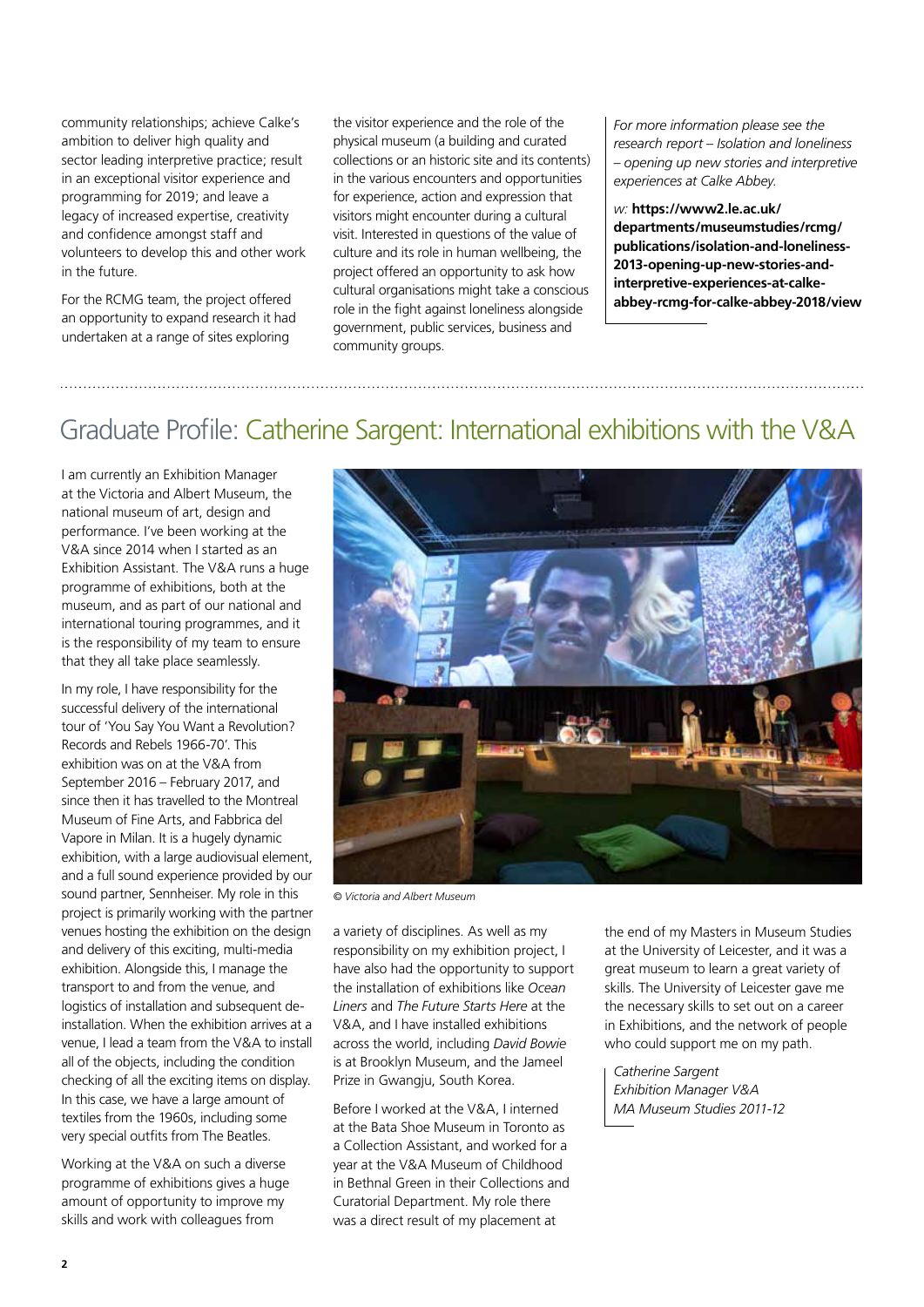

## Graduate Profile: Anna Rebus: History, consultancy & distance learning

My very first foray into the world of heritage and interpretation occurred way back in 1987 when I volunteered to give tours to dignitaries at the opening of the brand new junior high school I attended. I diligently memorized all the specifications for the new building along with the personal history of the school's namesake. I delivered my tour with enthusiasm but I was quietly devastated when the only question asked of me by the tour group was "where's the toilet?"

Undeterred, my enthusiasm for history and storytelling did not wane. While attending the University of Calgary, Canada, I completed undergraduate degrees in geography (urban studies minor) and archaeology (museum studies minor). I worked as an archaeological assistant for both the University of Calgary and Parks Canada before becoming a museum educator teaching visual literacy at the Nickle Arts Museum. While working as a program officer for the Cantos Music Museum (now National Music Centre) in Calgary, I decided it was time to return to school and I chose to complete an MA in museum studies through the University of Leicester.

Life and love took me to Australia while I was in the middle of my museum studies degree. Within a few weeks of my arrival I found a job as an interpretation officer

with the South Australia Department for Environment and Heritage. This was an exciting opportunity for someone from the Canadian prairies. My job involved writing interpretive materials for national parks and working with park rangers to develop interpretive plans for the state. In addition to exploring national parks throughout South Australia, this position gave me the opportunity to tackle lengthier writing projects including a guidebook for the Yurrebilla Trail, and I co-authored a chapter for a university textbook.

I returned to Alberta in 2007 and found a job as a project historian for the Airdrie Centennial Committee. Working alongside a group of dedicated volunteers, we spent two years completing a multitude of centennial projects for the city of Airdrie including oral history interviews and DVD, historical markers, a 242-page history book, and a school resource kit. This project marked the start of my career as a museums and heritage consultant, which today involves a gratifying mix of archival research, personal interviews, exhibit and publication design, interpretive planning, curation, and writing. I have helped developed exhibits and publications for organizations across Alberta, including the Royal Tyrrell Museum of Palaeontology, Okotoks Museum and Archives, University

of Calgary Department of Family Medicine, Hungarian Veterans' Association Calgary Chapter, and the CKUA Radio Network.

It was on a 2015 trip to one of America's small but great museum cities, Santa Fe, New Mexico, that I solidified my decision to complete an MA in heritage and interpretation through the University of Leicester. The program allowed me to enhance my existing skill-set while gaining a new understanding of the changing role of museums in the modern world.

Each of my master's degrees has enriched my career at different times in my life. My museum studies master's helped to open doors for me as an emerging professional; my heritage and interpretation master's degree has expanded the depth and breadth of my museum practice as a mid-career professional. I'm delighted and thankful that the University of Leicester and the School of Museum Studies has been part of my lifelong learning journey.

Time for my next project!

#### *Anna Rebus*

*Museums and Heritage Consultant Calgary, Alberta, Canada MA Heritage & Interpretation 2016-18 e: info@annarebus.com*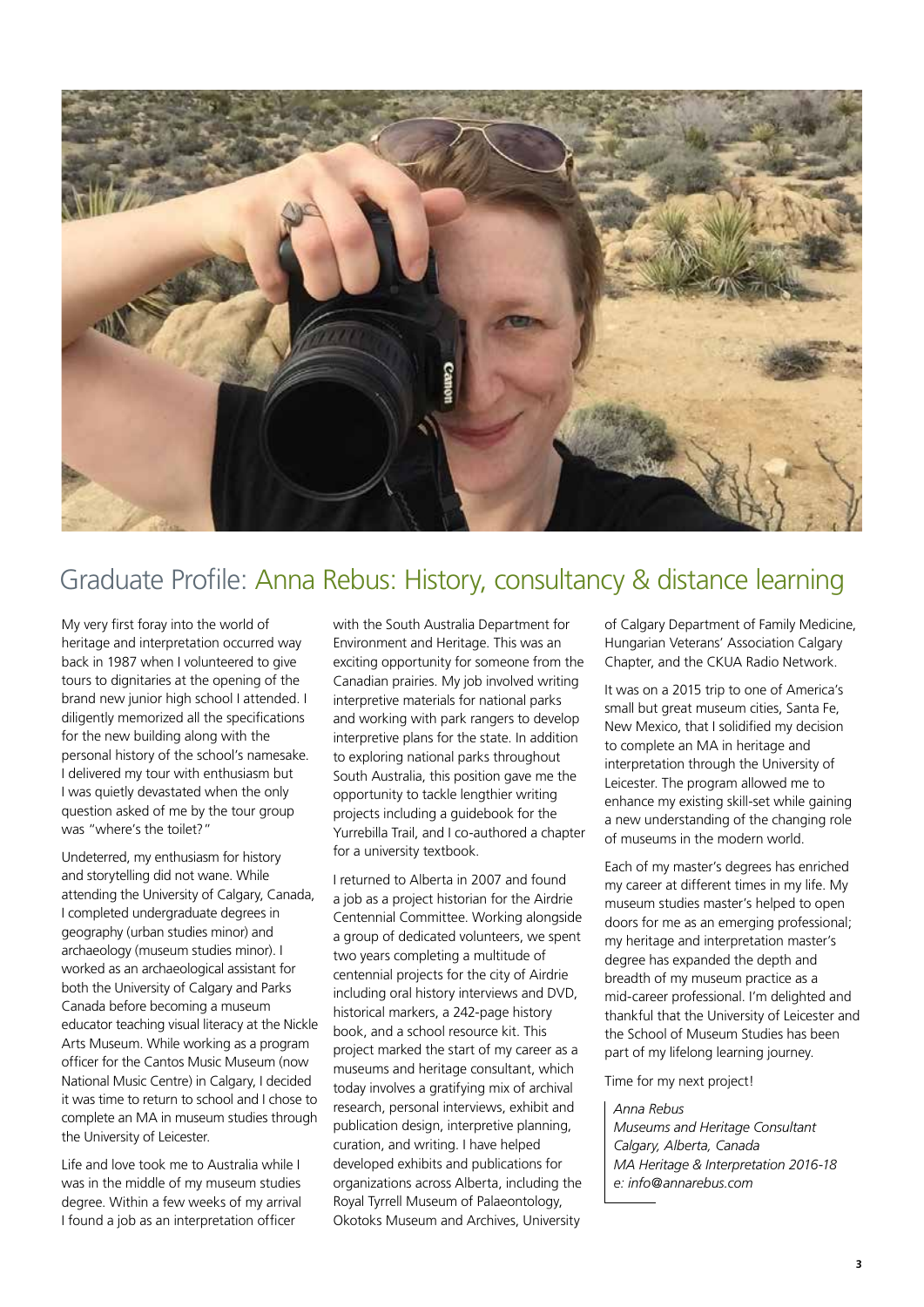<sup>ምወሮቅ</sup>፡ወአምብሩር<br>ወአምራንቅ፣ ከ<sup>ብሩር:</sup> ወአ<sub>ምዕን ቅት</sub> ክቡር ሥ<br>ጋሁ : ሰቅ የ ክቡር ሥ **TREAGATE**<br>**OCR. ACATE 26.4 ቀ**ዱስ ብአሴ<br>ትግዚአብሔር **THE REACHER** አግዚአብሔር አንተ<br>ከግዚአብሔር አንተ<br>ከንት ለመን አይነት ŠÃ ክንት *በ*ሙ ሕይወት<br>ወመድ ኃንተ ቱ ወአበ ሁ ይ ዕትቦም።<br>ት ወአበ ሁ ይ ዕትቦም። **The Highest Highest Contracts** ወመድ 32.ተ÷ወλምክ 1:080.34% hone ት ወአቡ ሁኔታ<br>አምሕምዙ : ሰካይሲ ፡፡ **APAPH ATA DO TA: DARPALLAMENT** እንሥት ሥጋሁ ብቅድ<br>በ-ወወሰደ aw's d. h + s. h A **OPPho. 3 Advise**  $\mathcal{G}_t$  :  $\Lambda \varphi$  o  $\Lambda$  in :  $\Lambda$  o  $\Lambda$  is ስ . ወወሰዱ . አንዚይχ 8 8 3 9 8 5 - 0 7 9  $+ \omega n \Delta n$ :  $\omega n$ .su. P. PCS RACIT  $0$ \* =  $0$  & + + 9 } =  $0$  &  $\frac{1}{2}$ & mch Ah: 44 8: ተሰራው ኪ.ወቦቱ ተ Appearance Assess The hand and the ጣወቁ በብዙ ፋዳዕቅ.<br>መትባታ በብዙ ፋዳዕቅ. Lavin Allarina **OADZA-Amieule**  $A = \frac{1}{2}$ ጠየ-ጅ:አλ መር ከ:መ ወአብሔዎ ወአብአይ hav A9H And do C  $G_{1}, G_{2}, \ldots, G_{n}$ 12C'T : @NA3001. ment at hents bult war osen h de & 28 met 10 ነበብኩ ዋዱስ ሥላ Reawer Prent Pap: 0939147:1 Lav: A THAT HITH hosphibes ak ሚያት : ወራ ሲተወ ምክ መዋደስ: ሲዋ: ጳጳሳት: Red : ware that ዩትሴሰዬ:ከመ:አት 4.8 h 44. 5 Th: 0 ante par Anna astalent su **JC: 4.4.4.11134. A.A.A.A.L.** P 30 4.C: 03 AC: 70 md. 9.40ao . ቀንሮባነ: ወደ መንግስመልዩ : ጌጋየ 2. OHAd1.005000 @ : H'n C: ASA av: 2793.8404A. A9 **FYNE ART APSh 4 0 9 1 1 2 3 4 0 MM Ago: 9 Ago: Ago: 20**  $909 - 893$ **A AMERICA** 

### Outside and beyond: 'Deconstructing' a medieval manuscript

As the plethora of books, films, television series and digital games which draw on our medieval past demonstrates, the medieval world continues to hold an enormous popular fascination. *Outside and Beyond* is a PhD research project that sets out to explore if and how visitors make meaning from sensory and physical encounters with manuscript materials. The project, undertaken by Armand De Filippo, investigates whether these encounters prompt strong reactions (arousal), and if they provoke a sense of curiosity and exploration, and if digital theatre inspires imaginings and understandings.

The absence of opportunities for physical and sensory contact with manuscripts within traditional settings necessitated the need to set up a bespoke display to enable tactile, olfactory, auditory, gustatory, as well as visual encounters. The display 'experiment' sought to let people be with material objects and enable spontaneity and unpredictability to play out and open up new and creative approaches to experiences with manuscripts.

Taking a manuscript held by the University of Leicester Library's Special Collections as the focus, a digital object was produced and made available via a touch screen alongside the 'real thing' housed in a conventional glass case. Immediately below the glass case a cabinet housed four drawers containing substances chosen and, or, made in response to the manuscript.



A digital audio-visual installation within the display space was designed, not only to create a sense of scale and immersion, but also to conjure memories, cultural references and influences, and to provide creative inspiration and evoke a sense of the past intended to ignite participants' imaginations.

Each material and virtual substance featured in the display represented a physical feature of the manuscript. None of the objects or materials were accompanied by text labels and participants were asked to focus on the objects and materials and let their senses do the rest. With the help of these stimuli participants were given opportunities to discover their own interpretations of the manuscript.



Full analysis of the data is about to begin but initial findings suggest that participants felt an overwhelming sense of unease and uncertainty when confronted by the freedom to explore without direction. Even equipped with the knowledge that touch was allowed, participants frequently sought reassurance from the researcher. However, once early hesitancies were overcome, the inceptive data seems to suggest that, in some instances, the liberty to physically explore provoked heighted sensory engagements and awareness and generated some powerful imaginative responses, empathy with past lives, and deepened individual understandings.

*Armand De Filippo PhD student*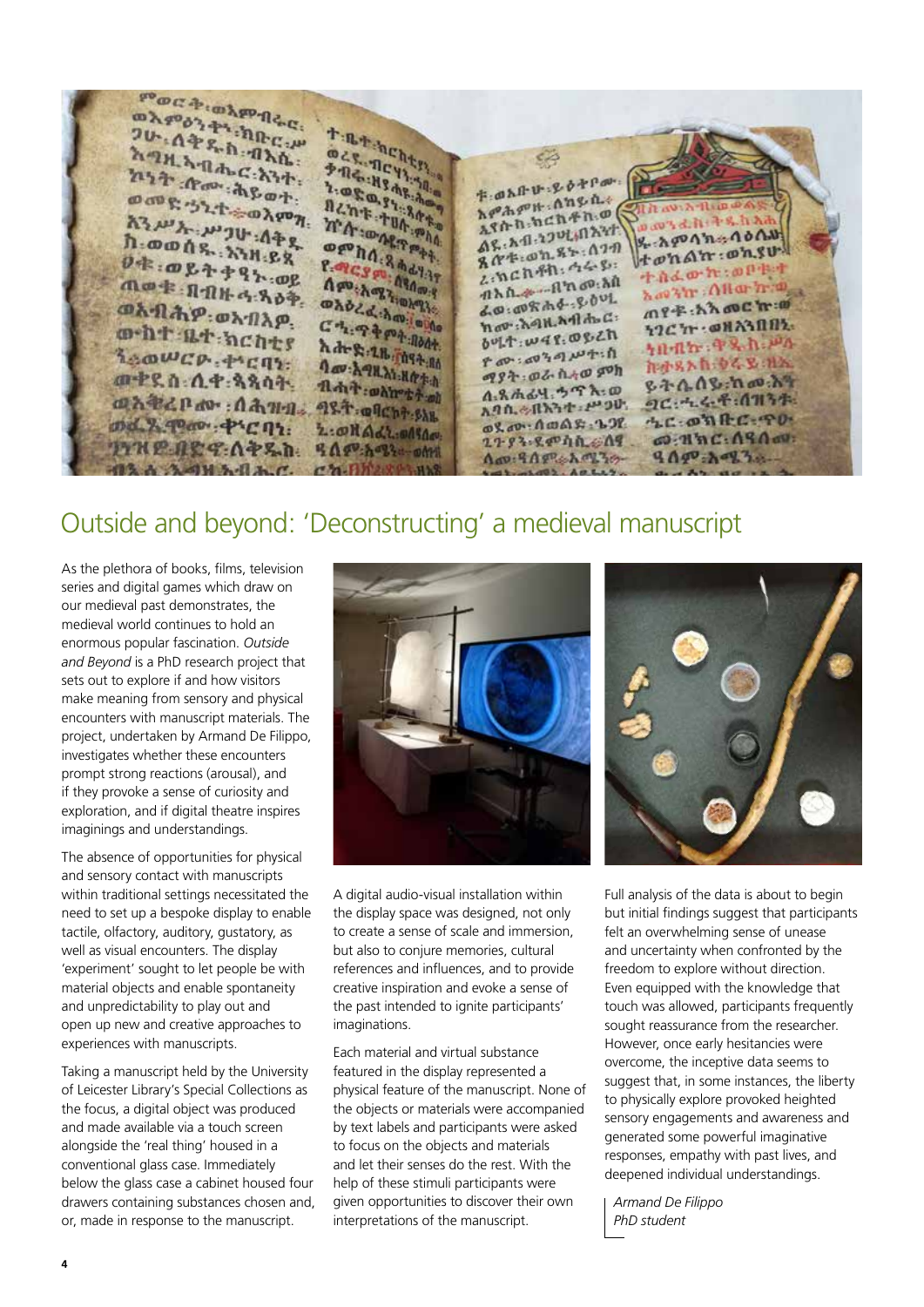#### School Profile: Dr Nuala Morse



*Dr Nuala Morse is a Lecturer in Museum Studies and Programme Director of MA/MSc Museum Studies by Distance Learning.*

"Like many of us in the school, I am an interdisciplinary researcher.

I am currently thinking about the idea of 'care' in museums. This is about recognising the care full practice of museum workers in community engagement settings and about the role of museums in the care and repair of place. A related aspect of this work explores the links between museum participation and health, well-being and recovery.

Participation is another key theme in my work. Community engagement is a central term in contemporary museum practice, yet museum practitioners often experience institutions as resistant to this work. My PhD explored this tension to provide an ethnographic account of the organizational life-worlds of museums from which to reconsider the 'social work' of museum professionals.

Currently I teach on several MA Museum Studies modules, and I lead the 'Education' specialism. I am also the Programme Director for the MA Museum Studies by Distance Learning, where I oversee the programme's administration and where I am thinking creatively about how we can make great learning experiences online and at a distance.

Before Leicester, I moved around quite a bit. I completed my PhD in the Geography Department at Durham University in 2015. After that I held a number of postdoctoral positions, at UCL and the University of Manchester and the University of Winchester. I also spent 6 months at the Institute for Culture and Society, Western Sydney University as an Endeavour Research Fellow, where I looked at community engagement practice in an Australian context, with a particular focus on Indigenous issues.

Two last things...

My favourite museum is the Museum of Broken Relationships.

My favourite contemporary artist is Susie MacMurray"

#### School Profile: Dr. Yunci Cai



*The School of Museum Studies warmly welcomes new faculty member Dr. Yunci Cai.*

"I am delighted to be joining the School of Museum Studies at Leicester. Hailing from the sunny island of Singapore, I specialise in non-western museology, with a focus on Asian museology and indigenous museology. My interest in museology was sparked by a visit to Te Papa – National Museum of New Zealand, while on a student exchange stint in New Zealand in 2003. I was totally blown away by Te Papa's innovative and interactive approach to museology, and the implications of their bicultural policy on museum practice, that I spent four full days wandering around the galleries of Te Papa. Returning home to Singapore, the national museums in Singapore were also undergoing massive changes, shedding their images as dusty old halls to become new centres of learning and 'edutainment'. Inspired by the fascinating transformations in the museum landscapes, I came to be very interested in

museology and began to seek out anything relating to museums. I have never looked back. I later spent over seven years working for the National Heritage Board of Singapore in the policy and strategic planning arena, where I was in charge of museum and collection policies for the national museums in Singapore. A few scholarships took me to London to do my MA in Museum Studies, and later, a PhD in Museum and Heritage Studies, both at University College London. Recognising that museums do not just take urban forms, I spent a full year living with the indigenous people in Malaysia to undertake research on four indigenous cultural villages for my PhD. Besides an obsession with museums of different kinds, I enjoy travelling and an occasional hike in the forests."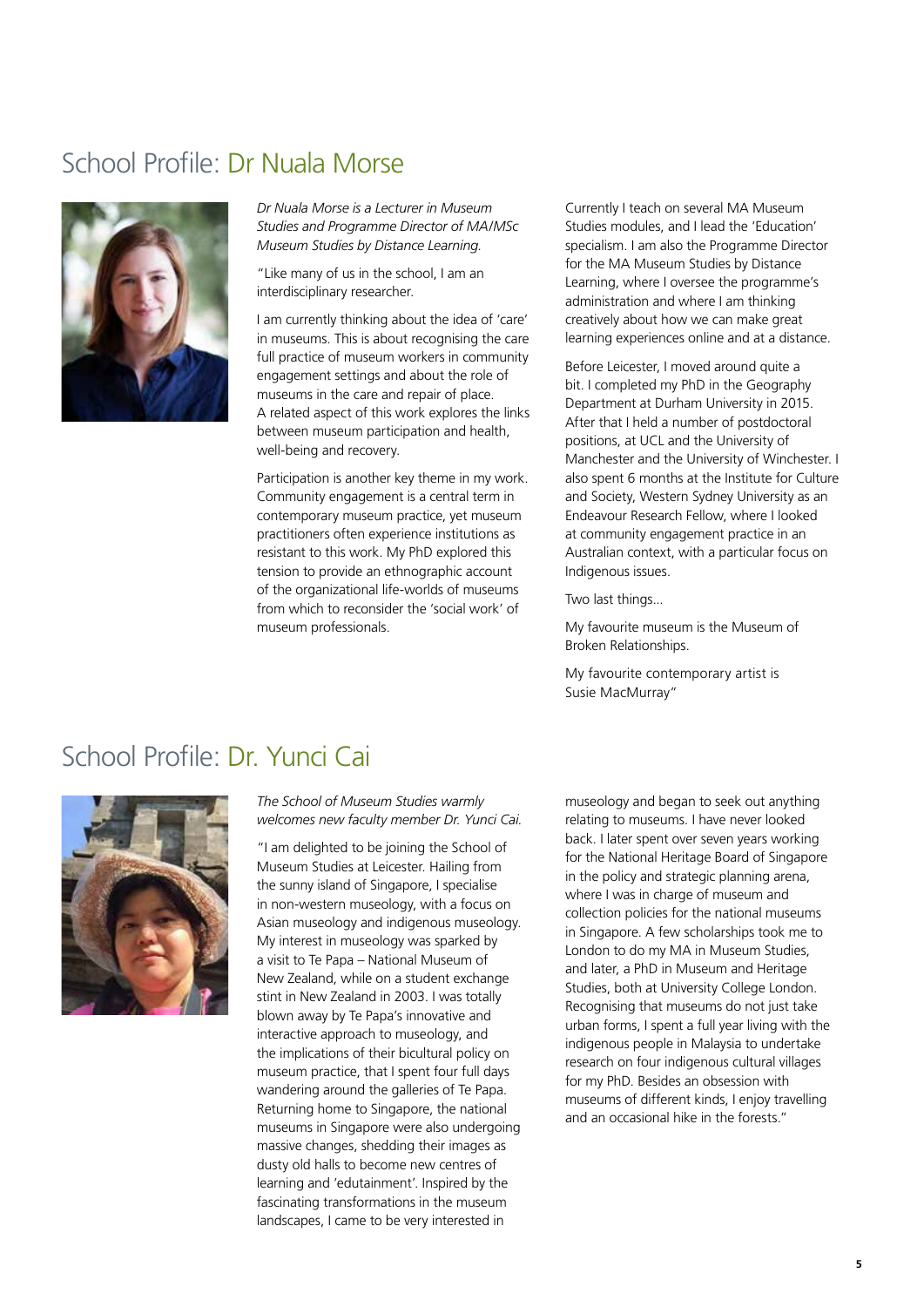



## Reconnect 2018

Reconnect 2018 brought together many of our alumni, distance learners and campus-based students, in a series of events throughout the afternoon and evening of 14 June. Our guest speakers were Emily Pringle, Head of Learning at Tate and the artist Paul Hill.

Emily's session explored notions of museum research and focused on the ways in which museum professionals can locate themselves as practitioner-researchers.

The session included short presentations by Emily, interspersed with participatory and discursive activities, in which participants worked in small groups to interrogate their perceptions of museum research, drawing on their own experience and testing their ideas in relation to specific theoretical models. Conversations from the session will feed into Emily's AHRC funded Leadership Fellowship, examining how collaborative and practice-based research undertaken by museum professionals can be supported and embedded within the gallery context.

#### You can follow Emily's research at **www.practitionerresearchintheart museum.com**.

The afternoon concluded with an artist talk from photographer Paul Hill, one of the artists represented in the current AMAGS exhibition 'Expanding Limits', and a drinks reception with a chance to view the exhibition. The group then headed to The Landsdowne, where the conversation and reminiscences continued. If you joined us, it was lovely to catch  $up - if$ not, there's always next year!



## Museum studies by distance learning receives a revamp

The Distance Learning programme has been undergoing some exciting changes over the past year, including a substantial update of its Museum Studies course. With new study materials available and a new online delivery platform, the course feels fresher and more engaging than ever before! New learning outcomes and media content means that the Distance Learning Museum Studies course is more in-sync with the Campus-Based experience, whilst maintaining the flexibility that makes Distance Learning so convenient.

The core modules of the new course are: *The Museum and Change*, *Designing for Creative Lives, Objects and Collections: Care, Management, Curation* and *Engaging Audiences*. In addition, students are able to specialise thanks to improved optionality on the new course, with optional modules including: *Lifelong Learning, Heritage, Digital, Museums and Contemporary Issues* and *Museums and the Natural Environment*.

With PGCert, PGDip and MA/MSC qualifications available, we expect the new course to draw in an even wider variety of Distance Learning students, and we look forward to welcoming them to the School of Museum Studies in the near future.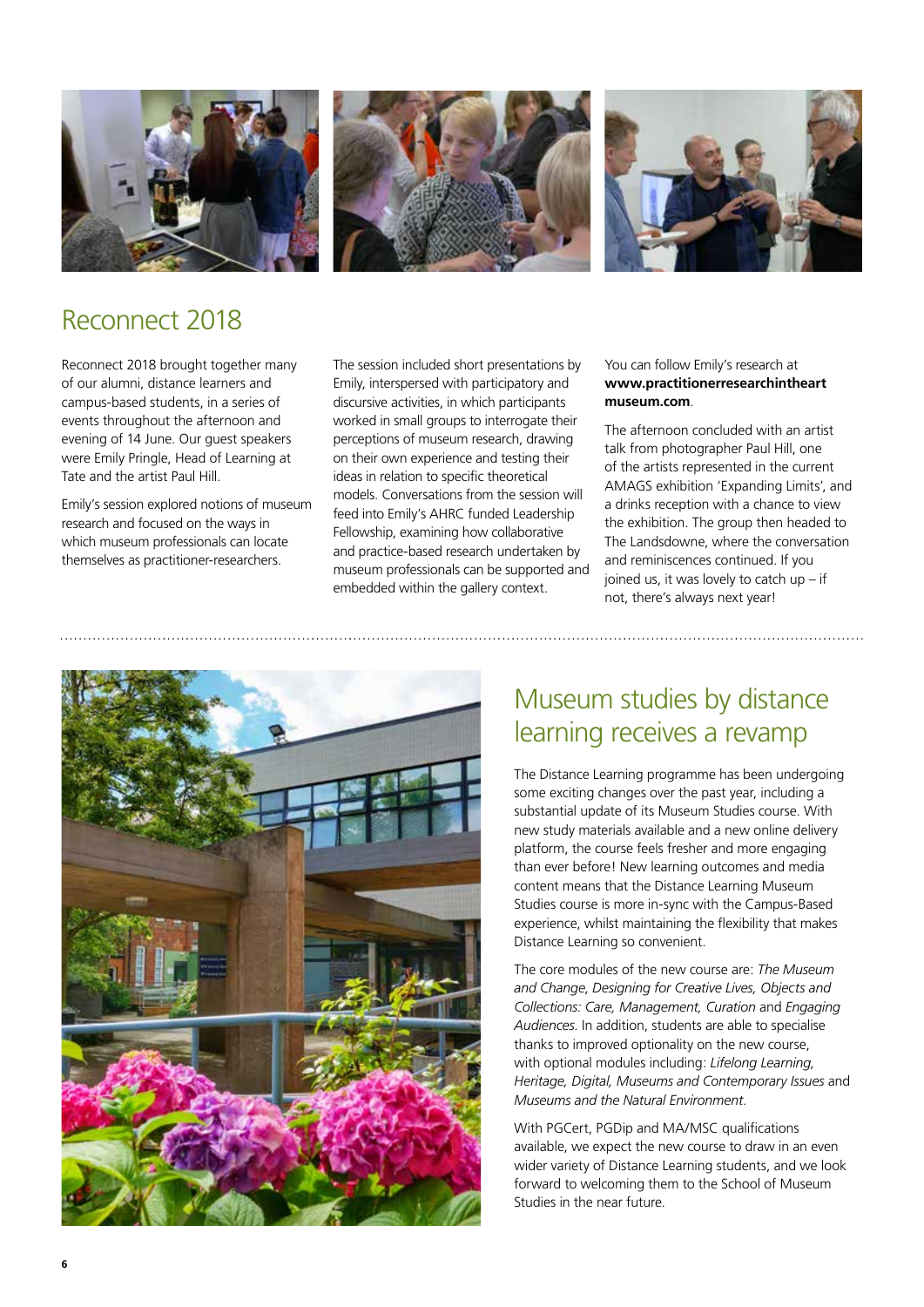

## The effect of place and space

#### **Understanding everyday participation**

The research project 'Understanding Everyday Participation – Articulating Cultural Values' (AHRC 2012-2018) explores the ways in which the 'situatedness' or the social/spatial context of participation is an important factor in understanding the socio-political dynamics of cultural participation (Miles and Gibson, 2016). Our report on the geography of library and leisure centre discusses the impact of geography and attractiveness of physical places has on particular kinds of cultural and leisure participation.

Our report proposes that everyday participation can be a part of a 'trip-chain', a pattern of travelling that incorporates multiple visits (between home and work for example), to complete a range of tasks such as shopping, social activities or other personal business. Such participation involves a level of spatial decision-making, weighing up factors relating to the destination(s), and the time and effort of getting there. How much do these factors impact on participation, and are they quantifiable?

In assessing the effect of geography on participation within our two study areas, Gateshead and Manchester, we sought data that would provide us with a pattern of movement between home and a destination-based participatory activity. The use of libraries and leisure centres offers an insight as we know where the member lives and which centre or library they are using. We hypothesised that using libraries and leisure centres could be part of trip-chaining activity, in conjunction with the user visiting other 'everyday places', such as shopping, health care facilities, schools and so forth (Delrieu & Gibson 2017a).

In the report, we conclude:

- Geographic proximity to the home is more important for the users of leisure centres, but a more complex picture emerges for libraries.
- Opportunities for trip-chaining (the practice of undertaking more than one activity while out of the house) are an important factor in the use of many libraries, but not so important for leisure centre use.
- Patterns of use in urban and suburban libraries reflect the impact of relative attractiveness, whereas peri-urban or rural libraries have much more localised usage.
- Neighbourhood perception and personal attachment (e.g. because of cultural identity) are influential factors in determining the use of particular libraries and leisure centres.
- Standalone libraries and leisure centres are as likely to be used as those which are co-located together or with other services such as academies, community hubs or learning centres.

For more information regarding the project, visit the website at **www.everydayparticipation.org/**

*Dr Varina Delrieu & Dr Lisanne Gibson*